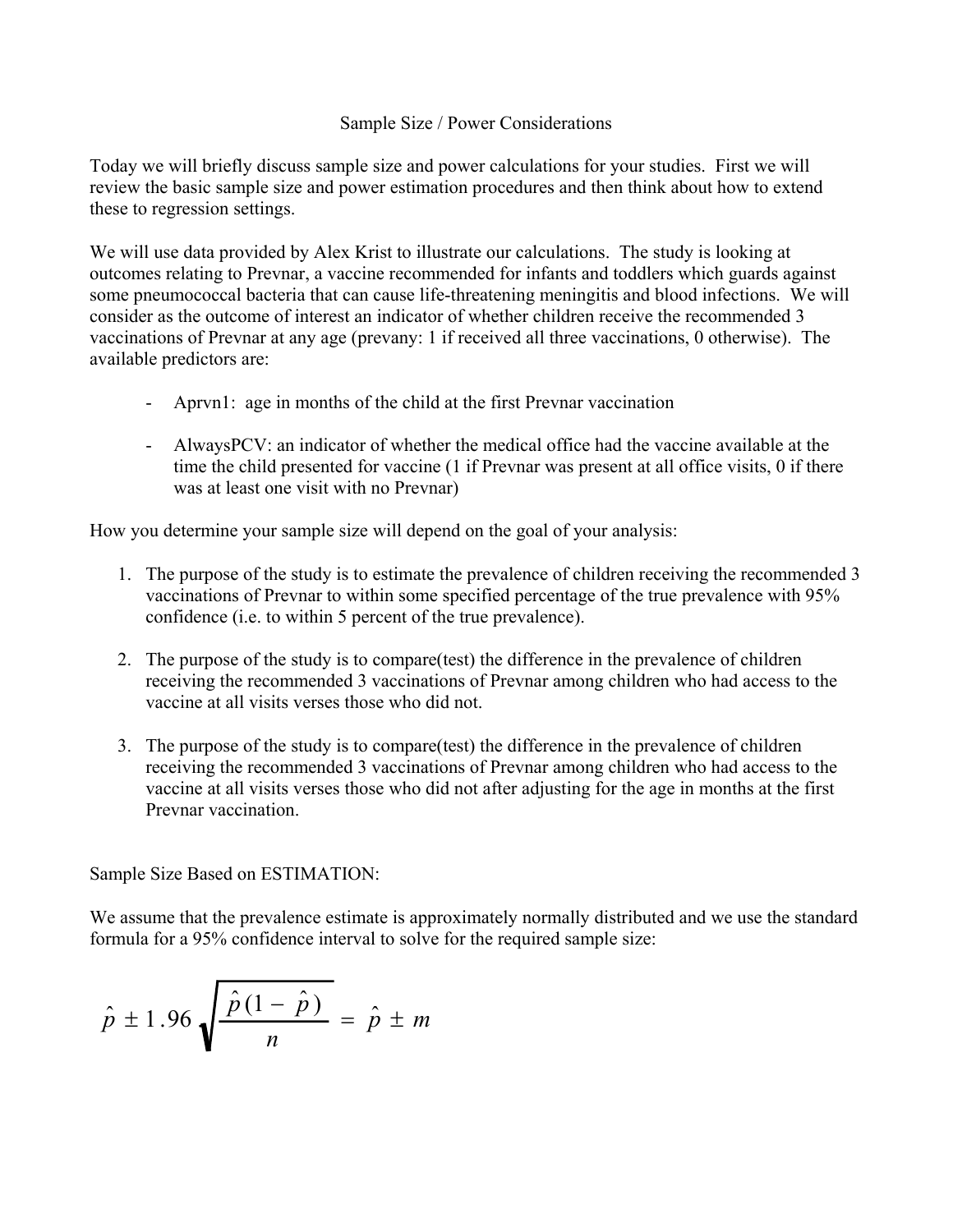$$
n = \frac{1.96 \stackrel{2}{p} (1 - \stackrel{2}{p})}{m^2}
$$

We then specify *m* and solve for n:

For instance the following table provides the required sample size to estimate the true prevalence to within *m* with 95% confidence for a variety of guesses for *p*.

| Guess of true | Margin of Error $(m)$ |           |            |
|---------------|-----------------------|-----------|------------|
| prevalence    | 2 percent             | 5 percent | 10 percent |
| 0.10          | 865                   | 139       |            |
| 0.20          | 1537                  | 246       |            |
| 0.30          | 2017                  | 323       |            |
| 0.40          | 2305                  | 369       |            |
| 0.50          | 2401                  | 385       |            |

Sample size based on TESTING THE DIFFERENCE IN TWO PREVALENCES:

Now we assume that the two estimates of the prevalence are approximately normally distributed. The null hypothesis is H0:  $p1 = p1$  and the alternative is that H1:  $p1 \neq p2$ . So what do we need to specify to calculate our sample size?

- 1. The significance level of your test  $(\alpha)$
- 2. The power that you would like to achieve to detect the difference of interest (1-β)
- 3. The clinically important difference in  $p1 p2 = \Delta$  that you'd like to be able to detect
- 4. Initial guesses for p1 and p2.

Then the sample size required to detect a difference of  $\Delta$  in the two prevalences at the  $\alpha$ -level with power 1-β is determined by:

$$
n = \left[ z_{1-\alpha/2} \sqrt{2 \overline{pq}} + z_{1-\beta} \sqrt{p_1 q_1 + p_2 q_2} \right]^2 / \sqrt{\Delta^2}
$$

where  $\overline{p} = \frac{P_1 + P_2}{2}$ ,  $\overline{q} = 1 - \overline{p}$  $\overline{p} = \frac{p_1 + p_2}{\overline{p}}$ ,  $\overline{q} = 1 -$ 2  $_1$  +  $p_2$ 

The table below presents required sample sizes to detect a difference of  $\Delta$  in the two prevalences at the 0.05 level with 80% power, assuming a variety of prevalence values for the children who had access to Prevnar at all vaccination visits.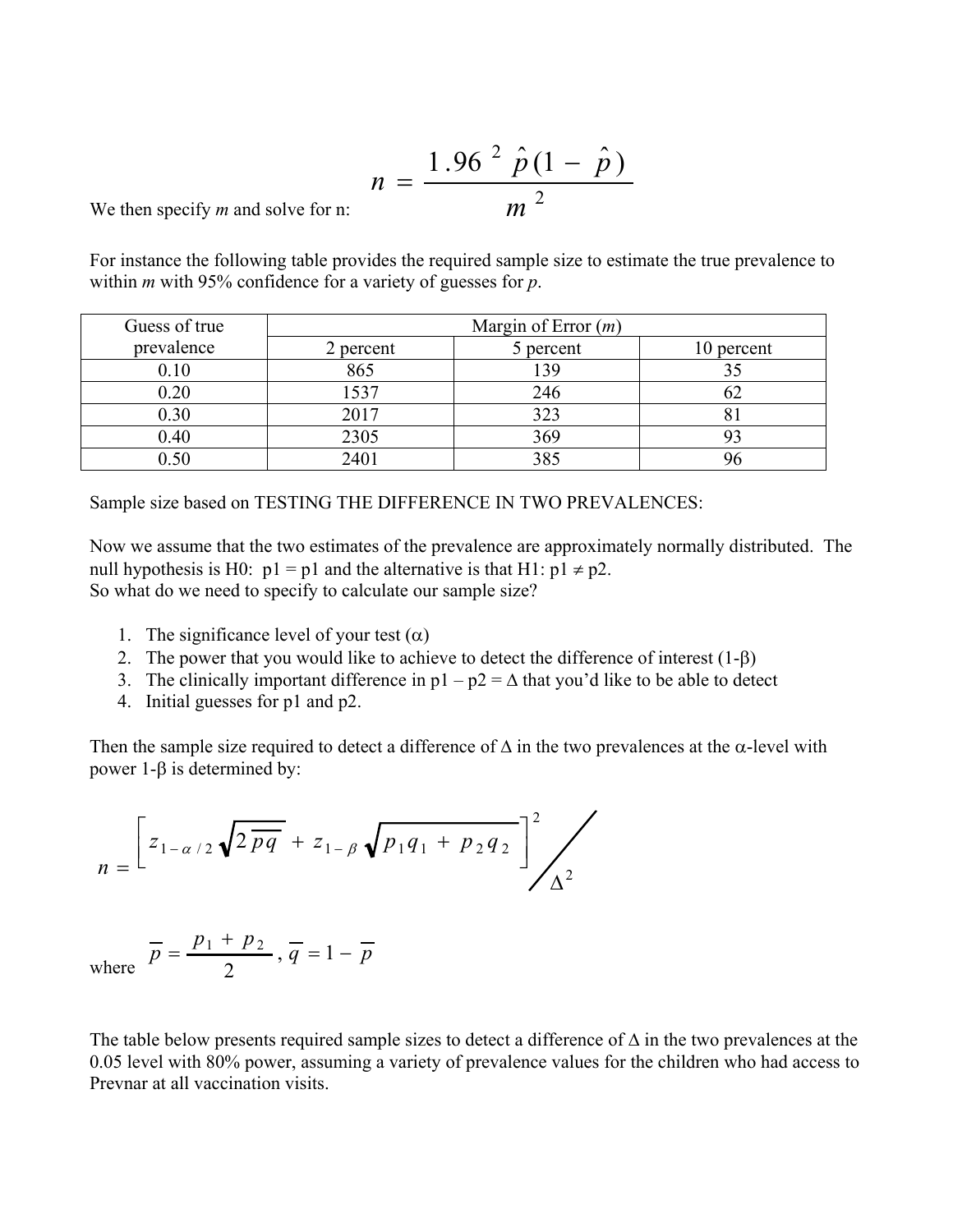| Prevalence among children with      | Scientifically Significant Difference $(\Delta)$ |     |  |  |
|-------------------------------------|--------------------------------------------------|-----|--|--|
| access to the vaccine at all visits |                                                  |     |  |  |
| 0.25                                | 134                                              | 270 |  |  |
| 0.30                                | 291                                              | 313 |  |  |
| ).35                                | 1417                                             | 349 |  |  |
| $0.40\,$                            |                                                  |     |  |  |

Sample size based on TESTING THE DIFFERENCE IN TWO PREVALENCES after adjusting for additional covariates:

Now, to the more realistic problem where you want to compare the odds of completing all three vaccinations for children with access to the vaccine at all visits vs. those who did not have access to the vaccine at all visits, after adjusting for the age a first vaccination. In this case, our analysis involves building a logistic regression model:

$$
Log\left[\frac{Pr(Y=1)}{Pr(Y=0)}\right] = \beta_0 + \beta_1 I(access) + \beta_2 Age
$$

where the coefficient of interest is  $\beta_1$  which is the log odds ratio of completing all three vaccinations comparing children with access at all vaccine visits to those who did not have full access to the vaccine, after adjusting for the age a first vaccination.

To determine a sample size for this problem is difficult since the sample size will depend on the variability of  $\beta_1$  which is a function of the sample size but also the distribution of the other covariates.

I will present a method for determining the sample size (or power) using a simulation study. I will illustrate this method using the Prevnar data provided by Alex. First I will fit the model to the data to determine the actual value of  $\beta_1$ .

```
. logistic prevany aprvn1 alwaysPCV 
Logistic regression \text{Number of obs} = 107<br>LR chi2(2) = 13.23
                                            LR chi2(2) = 13.23<br>Prob > chi2 = 0.0013Prob > chi2 =<br>Pseudo R2 =
Log likelihood = -67.321306 Pseudo R2 = 0.0895
------------------------------------------------------------------------------ 
 prevany | Odds Ratio Std. Err. z P>|z| [95% Conf. Interval] 
-------------+---------------------------------------------------------------- 
 aprvn1 | .7960748 .0599193 -3.03 0.002 .6868869 .9226192 
 alwaysPCV | 1.145634 .5064119 0.31 0.758 .4817077 2.724632 
------------------------------------------------------------------------------
```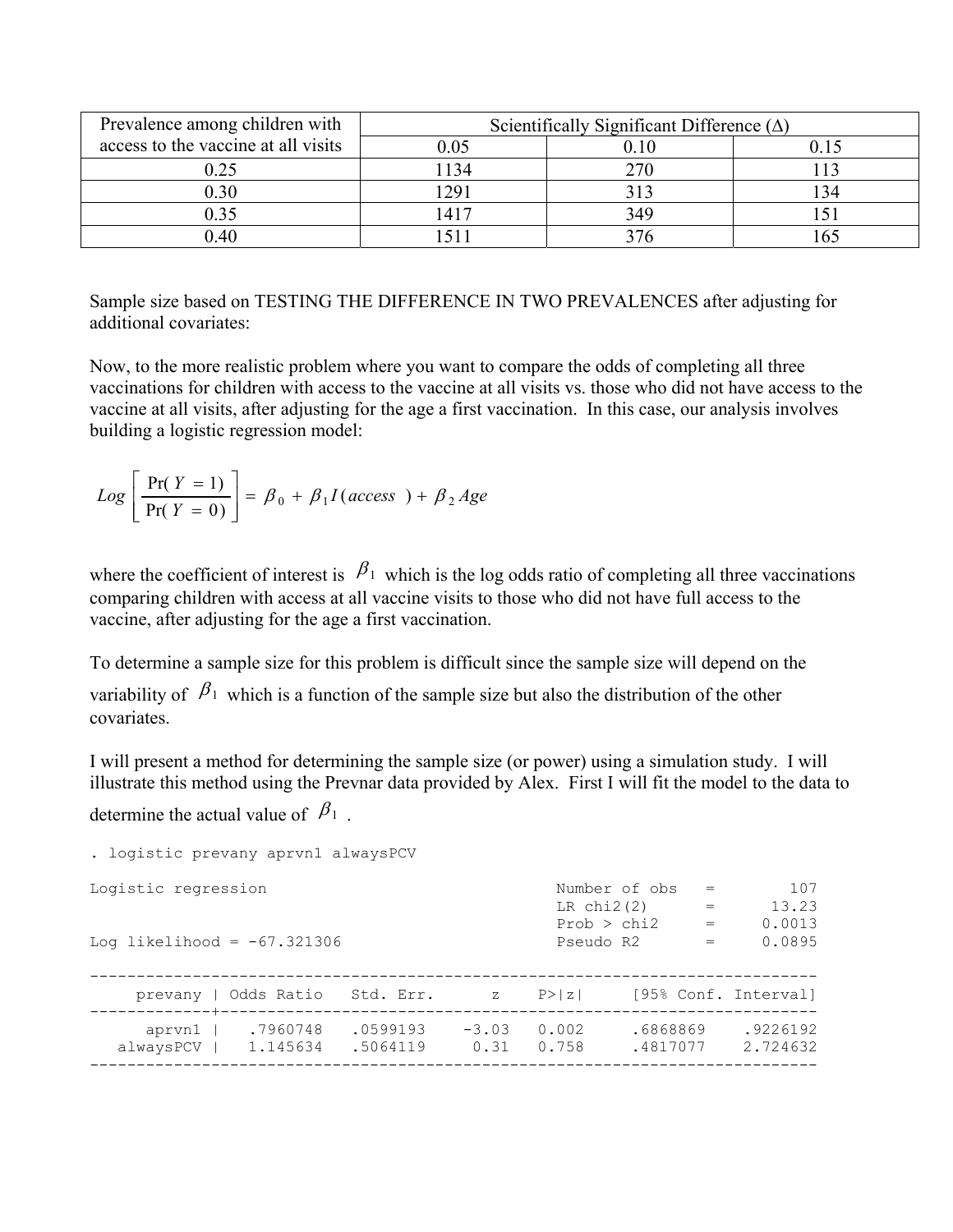After adjusting for the age of the child at the first vaccination, we estimate that the odds of complete vaccination among children with full access to the vaccine are approximately 15% greater than the odds for children without full access to the vaccine. This difference in the odds is not statistically significant, but may be clinically important. We would like to design a larger study that has power to detect this finding.

For this purpose, power is defined to be: Pr(rejecting H0:  $\beta_1 = 0$  |  $\beta_1 = \log(1.15)$ ).

So if we can generate datasets where  $\beta_1 = \log(1.15)$ , then we can fit the regression model and test H0:  $\beta_1 = 0$ , and our estimate of the power is the percentage of the datasets where we reject.

How do we generate datasets where  $\beta_1 = \log(1.15)$ ? We can use the available pilot data for this

purpose since we know that in the pilot data  $\beta_1 = \log(1.15)$ . We will take random samples (with replacement, also known as bootstrap samples) of various sizes larger than the pilot sample size and estimate the power for those sample sizes.

First, lets demonstrate the idea of the bootstrap sampling and power calculation using a sample size of 100 (just under the sample size of 107 for the pilot study). The "bootstrap" command in Stata will take 500 random samples with replacement ("rep(500)") from the data and for each sample Stata will perform the specified analysis ("logistic prevany aprvn1 alwaysPCV"). You then request the quantities that you want to save from the analysis, I have requested to save the regression coefficient of interest (" $b = b[alwaysPCV]$ ") and corresponding standard error (" $se = se[alwaysPCV]$ "). These will be written to a new dataset so that in the end you will have 500 values of b and se that correspond to each bootstrap sample.

```
. bootstrap "logistic prevany aprvn1 alwaysPCV" b = b[alwaysPCV] se = se[alw
> aysPCV], rep(500) size(100) saving(sam100) 
command: logistic prevany aprvn1 alwaysPCV 
statistics: or = _b[alwaysPCV]
se = se[alwaysPCV]
Bootstrap statistics \begin{array}{ccc} \text{Number of obs} & = & 107 \\ \text{Replications} & = & 500 \end{array}Replications
------------------------------------------------------------------------------ 
Variable | Reps Observed Bias Std. Err. [95% Conf. Interval] 
-------------+---------------------------------------------------------------- 
         b | 500 .1359579 -.0072825 .4748829 -.7970584 1.068974 (N) 
           | -.790884 1.010838 (P) 
                                         | -.7683083 1.03025 (BC) 
         se | 500 .4420365 .0313302 .0288445 .3853647
           (M) 1987082 .4420365 .0313302 .0288445 .3853647 .4987082 .<br>(P) 5389925 .5389925
            | .4126742 .4589331 (BC) 
------------------------------------------------------------------------------ 
Note: N = normal P = percentile 
      BC = bias-corrected
```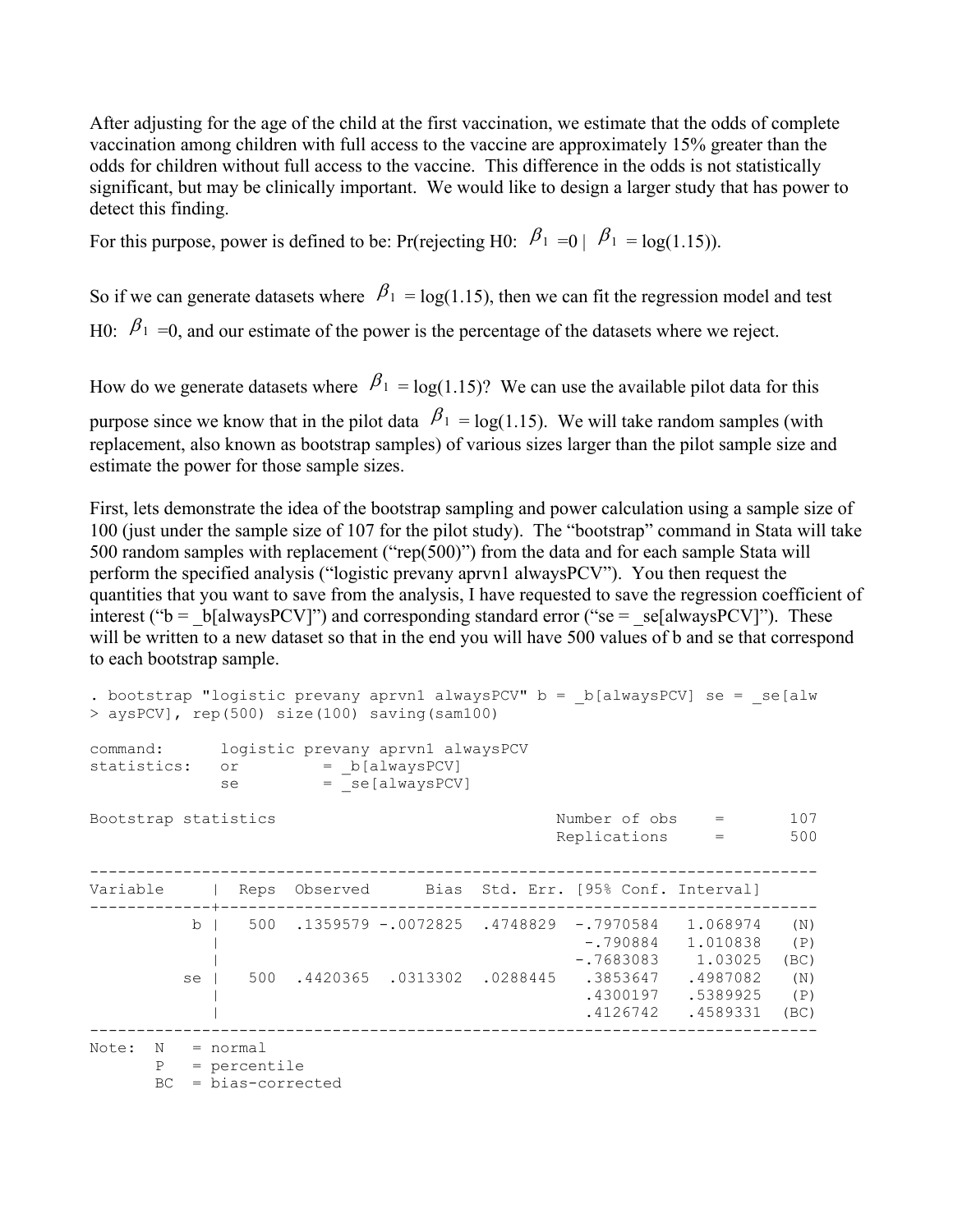The estimated power is calculated as follows:

```
. use "C:\DATA\sam100.dta", clear 
(bootstrap: logistic prevany aprvn1 alwaysPCV) 
. gen z = b/sec. gen reject = 1 if abs(z) > 2
(471 missing values generated) 
. tab reject 
    reject | Freq. Percent Cum. 
------------+----------------------------------- 
        1 | 29 100.00 100.00 
------------+----------------------------------- 
      Total | 29 100.00
```
The estimated power to detect the odds ratio of 1.15 in a sample of 100 children is  $29/500 = 5.8\%$ .

Now, we'd like to increase that power, so we will need to consider larger sample sizes. Unfortunately, Stata does not perform bootstrap samples of sizes greater than the original sample size, so the data will be imported into R (another statistical package, which is FREE!) and the power analysis will be performed there. The R commands are provided below if you are interested….

```
data = read.table("c:/Elizabeth/Regression Course/Materials 2004/power.csv",sep=",",header=T) 
dim(data) 
[1] 168 3 
names(data) 
[1] "aprvn1" "prevany" "alwaysPCV" 
# Create a program to perform the simulation: 
power = function(DD=data,reps=500,size=150,ss=743) {
        set.seed(ss) 
        out=NULL 
       for(i in 1:reps) \{junk.data = DD[sample(x=seq(1:length(data[,1])), size=size, replace=T),]junk = glm(prevany ~ always PCV + aprvn1, data=junk.data, family=binomial)out = c(out, summary(junk)$coeff[2,4])
        } 
       count = ifelse(out<0.05,1,0) return(sum(count)/reps) 
} 
power(size=150) 
power(size=500) 
power(size=1000)
```